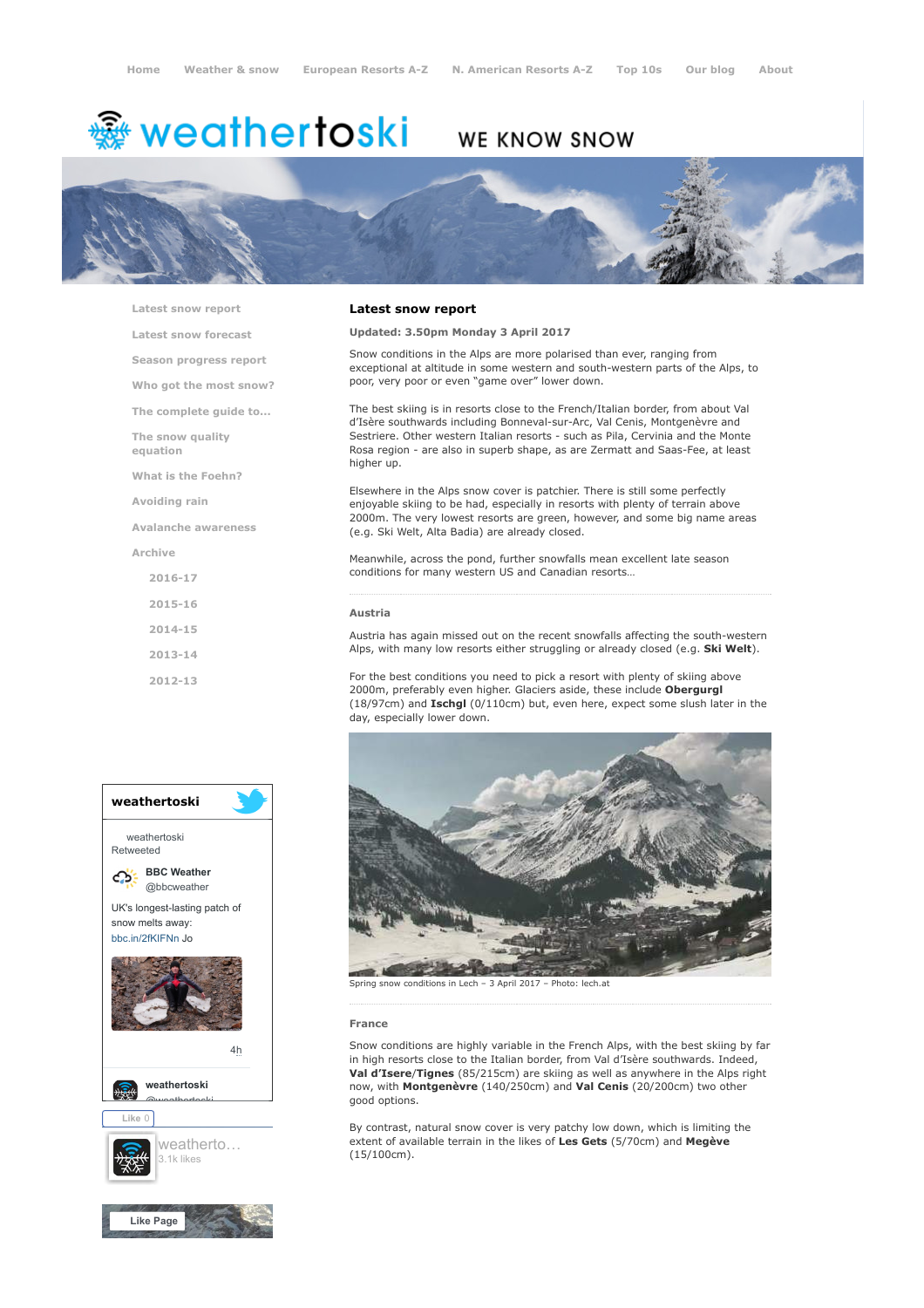Follow me on: **Luitt** 

[Tweet](https://twitter.com/intent/tweet?original_referer=https%3A%2F%2Fwww.weathertoski.co.uk%2Fweather-snow%2Farchive%2Fsnow-report-03-04-2017%2F&ref_src=twsrc%5Etfw&text=Weather%20to%20ski%20-%20Snow%20report%20-%203%20April%202017&tw_p=tweetbutton&url=https%3A%2F%2Fwww.weathertoski.co.uk%2Fweather-snow%2Farchive%2Fsnow-report-03-04-2017%2F)

Tweet this page





# Contact us...

Got a burning question about weather or snow conditions in the Alps? [Contact us](https://www.weathertoski.co.uk/about-1/contact-us/) and we'll do our best to answer it...

E: [info@weathertoski.co.uk](mailto:fraser@weathertoski.co.uk)

T: +44 (0)20 3151 3154



Fabulous snow conditions today in Val d'Isère – 3 April 2017 – Photo: valdisere.com

# Italy

Many western Italian resorts saw significant fresh snow over the weekend, including Sestriere (40/120cm) and Cervinia (60/200cm) where conditions are good today.

Further east snow cover is patchier, especially in the Dolomites where some resorts are now closed for the season. You can, however, still find some decent piste skiing in the likes of Kronplatz (20/55cm) and Cortina (15/50cm), especially if you time it right and follow the sun around the mountain.



Fresh snow this morning in Sestriere – 3 April 2017 – Photo: vialattea.it

# Switzerland

With the exception of some higher resorts, natural snow cover is now quite patchy across Switzerland. That said, you can still find some enjoyable piste skiing in the likes of Wengen (0/60cm) and Crans Montana (0/270cm), but slush is difficult to avoid later in the day.

For the most consistent snow quality, the upper slopes of Zermatt (0/200cm) and Saas-Fee (10/270cm), with their exceptional altitude, are still the place to be.



Good pistes still in the Ski Arena in the central Swiss Alps – 3 April 2017 – Photo: skiarena.ch